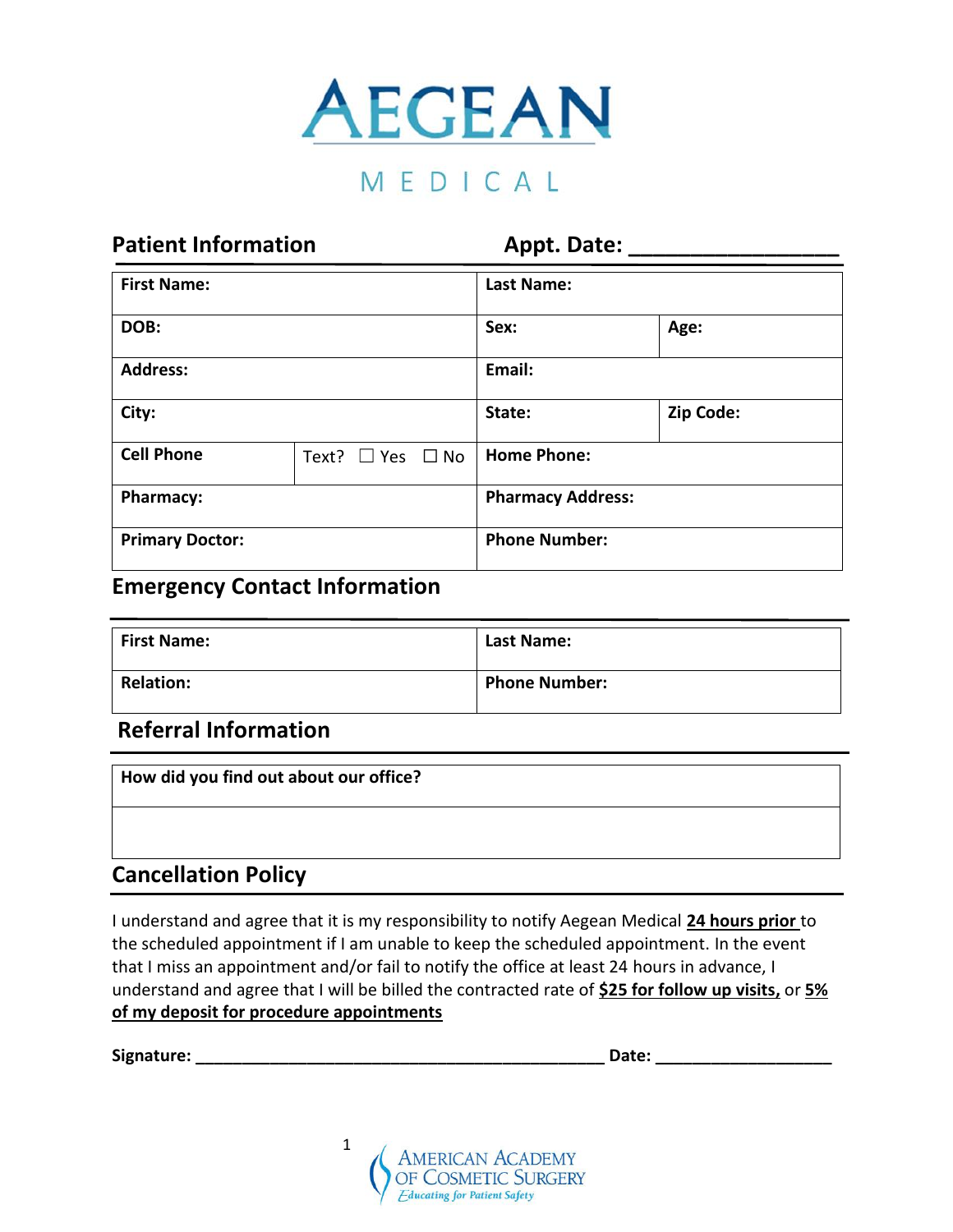

### MEDICAL

#### **Medical History** Pt. Name: DOB: DOB:

Do you currently have or have you had any of the following?

| <b>Yes</b> | No |                                      | <b>Yes</b> | <b>No</b> |                                             |
|------------|----|--------------------------------------|------------|-----------|---------------------------------------------|
|            |    | Cancer, type:                        |            |           | Autoimmune Disease                          |
|            |    | <b>Heart Disease or Heart Attack</b> |            |           | Eczema, Psoriasis or other Skin Issues      |
|            |    | <b>High Blood Pressure</b>           |            |           | <b>Diabetes</b>                             |
|            |    | Pacemaker or Internal Defibrillator  |            |           | <b>Thyroid Disease</b>                      |
|            |    | Metal or Surgical Implants**         |            |           | Kidney Disease                              |
|            |    | <b>Bleeding Issues</b>               |            |           | Uterine Prolapse, Cystocele, Rectocele      |
|            |    | <b>Clotting Issues</b>               |            |           | <b>Cosmetic Procedures in Past 3 Months</b> |
|            |    | <b>Abnormal Wound Healing</b>        |            |           | Fillers or Injectables in Past 3 Months     |
|            |    | Asthma, COPD or other Lung Issues    |            |           | Use of Accutane in Past 6 Months            |
|            |    | Arthritis                            |            |           | Other:                                      |
|            |    | Herpes (cold sores, genital)         |            |           |                                             |

\*\* Metal or Surgical Implants, if yes please explain:

|                                   |  | <b>Female Patients:</b> Are you pregnant? Nursing? Trying to become pregnant? $\Box$ Yes $\Box$ No (if |  |
|-----------------------------------|--|--------------------------------------------------------------------------------------------------------|--|
| yes, please circle which applies) |  |                                                                                                        |  |

Date of your last PAP? \_\_\_\_\_\_\_\_\_\_\_\_\_\_\_\_\_\_\_\_ was it normal? ☐ Yes ☐ No, explain:

Are you allergic to (circle): **Latex Iodine Adhesives**

Please list any medications/products you are **ALLERGIC** to: \_\_\_\_\_\_\_\_\_\_\_\_\_\_\_\_\_\_\_\_\_\_\_\_\_\_\_\_\_\_

List all medications **you are currently taking**:

 $1.) \begin{tabular}{|l|l|} \hline -& & \multicolumn{3}{|l|}{2.5mm} \hline \end{tabular}$ 2.) \_\_\_\_\_\_\_\_\_\_\_\_\_\_\_\_\_\_\_\_\_ 4.) \_\_\_\_\_\_\_\_\_\_\_\_\_\_\_\_\_\_\_\_\_ 6.)\_\_\_\_\_\_\_\_\_\_\_\_\_\_\_\_\_\_\_\_\_\_\_

Please list any previous surgeries: \_\_\_\_\_\_\_\_\_\_\_\_\_\_\_\_\_\_\_\_\_\_\_\_\_\_\_\_\_\_\_\_\_\_\_\_\_\_\_\_\_\_\_\_\_\_\_\_\_

**Tobacco Use:** ☐ **Yes** ☐ **No Alcohol Use:** ☐ **Yes** ☐ **No** ☐ **Occasionally**

\_\_\_\_\_\_\_\_\_\_\_\_\_\_\_\_\_\_\_\_\_\_\_\_\_\_\_\_\_\_\_\_\_\_\_\_\_\_\_\_\_\_\_\_\_\_\_\_\_\_\_\_\_\_\_\_\_\_\_\_\_\_\_\_\_\_\_\_\_\_\_\_\_\_\_\_\_

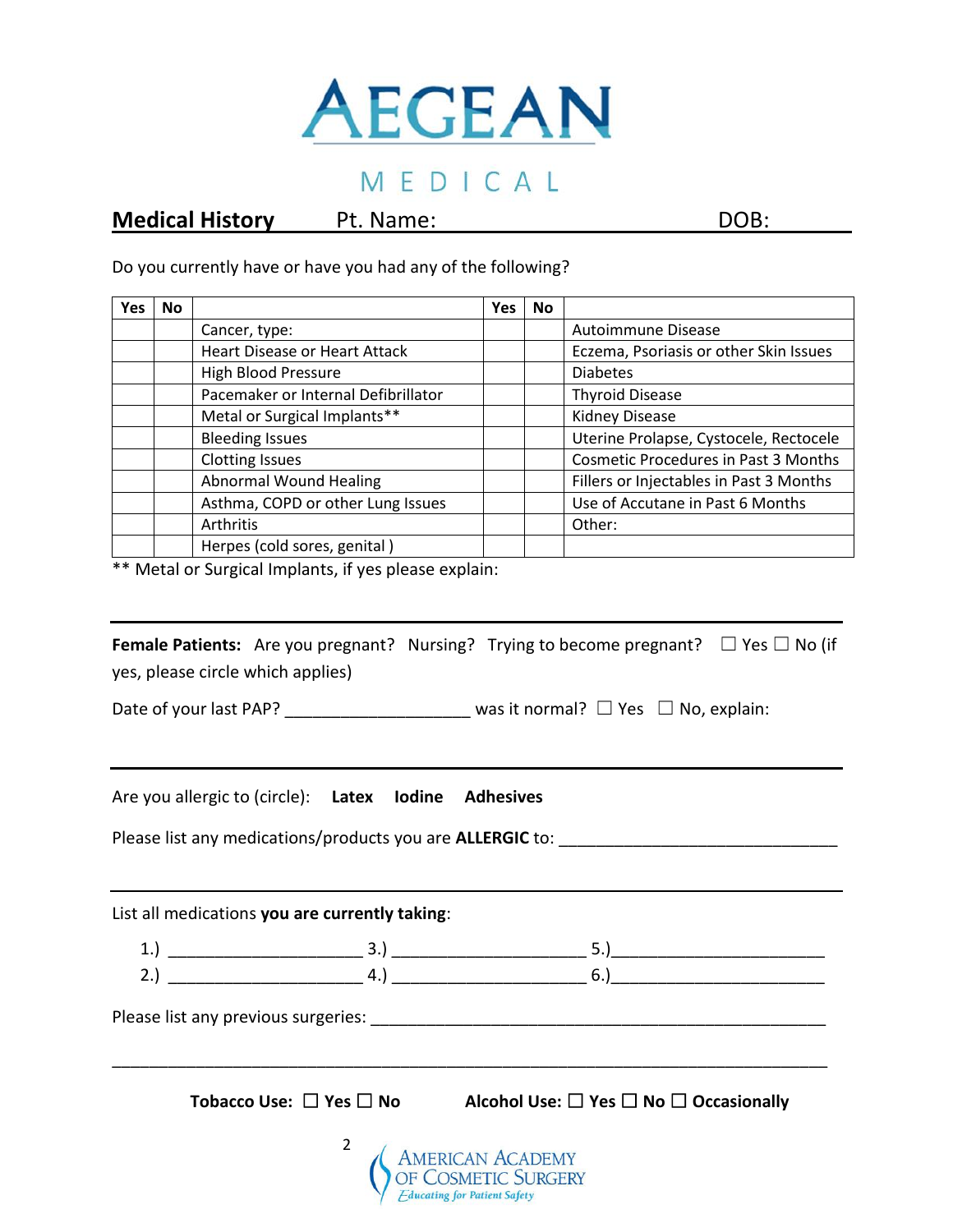

### **Pt. Name: \_\_\_\_\_\_\_\_\_\_\_\_\_\_\_\_\_\_\_\_\_\_\_\_\_\_\_\_\_\_ DOB: \_\_\_\_\_\_\_\_\_\_\_\_\_**

### **Areas of Concern:** (Please check all that apply)

| Abdomen              | Face                                          |
|----------------------|-----------------------------------------------|
| Flanks               | $\Box$ Neck / Jawline                         |
| <b>Back</b>          | $\Box$ Lips                                   |
| Breast / Chest area  | Eye area<br>$\mathbf{I}$                      |
| $\Box$ Thighs / Hips | Wrinkles, Acne, Scars, Loose Skin, Other<br>H |
| Legs                 | Vaginal                                       |
| Arms                 | $\Box$ Stress Incontinence                    |
| <b>Buttocks</b>      | <b>Dryness</b>                                |
| $\Box$ Other:        | Elasticity                                    |

### **Services that interest you:** (Please check all that apply)

| Liposuction                                    | Botox / Fillers<br>$\overline{\phantom{0}}$ |
|------------------------------------------------|---------------------------------------------|
| <b>Breast Enhancement</b>                      | Microneedling (RF or Dermapen)<br>$\Box$    |
| <b>Buttocks Enhancement</b>                    | PRP for hair loss                           |
| <b>Fat Transfer</b>                            | Non-Surgical Facelift.<br>$\Box$            |
| Skin Tightening: $\Box$ Body $\Box$ Neck / Jaw | $\Box$ Vaginal Rejuvenation                 |
| <b>Stem Cell Treatment</b>                     | <b>Scarless Breast Reduction</b>            |
| <b>Breast Lift</b>                             | Other                                       |

### **List all Previous Cosmetic Treatments:** (Liposuction, Botox, Laser Skin Treatments…)